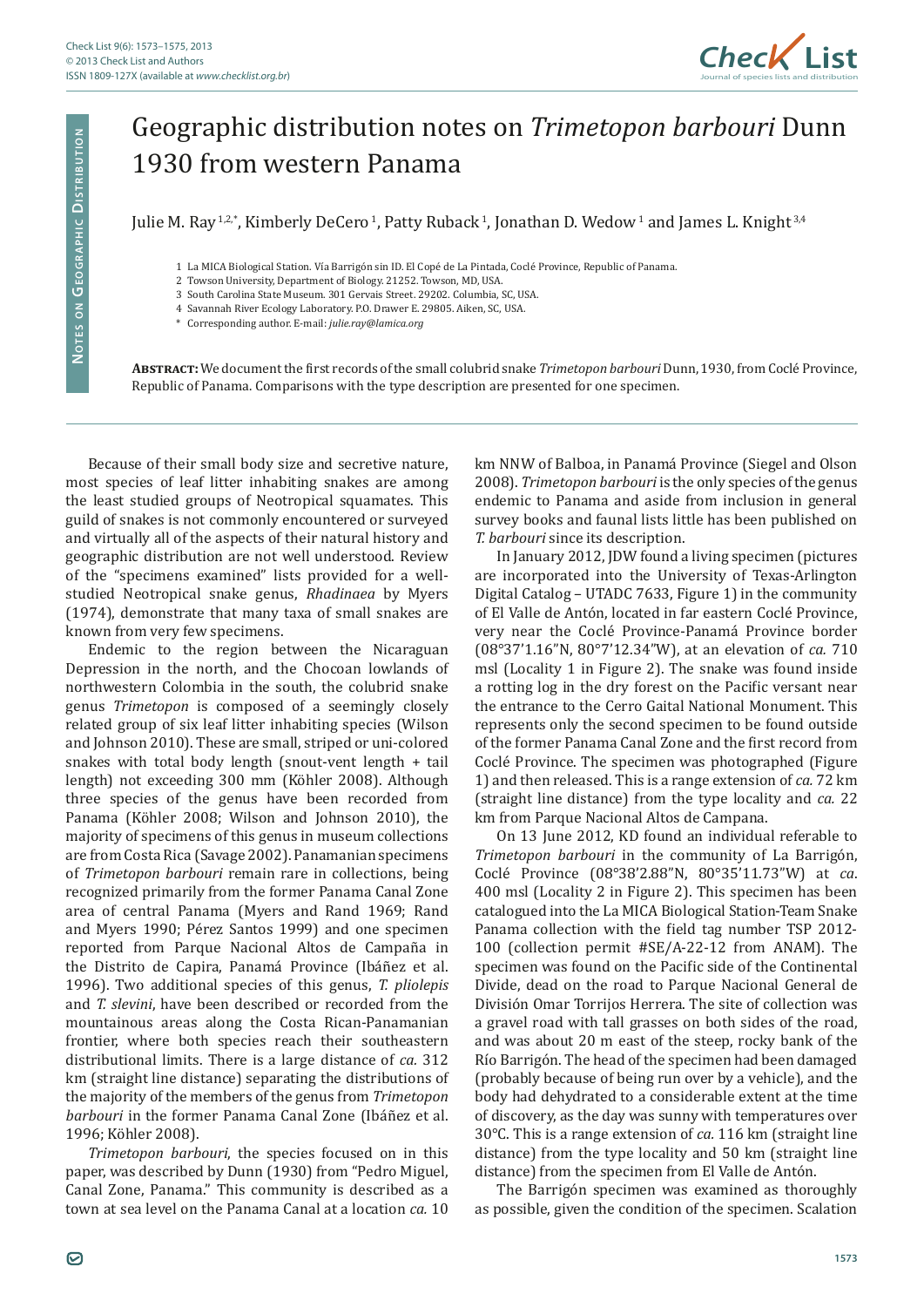characters provided by Dunn (1930) in the type description are given in parentheses for comparisons. The specimen is a male (male) measuring approximately 160 mm SVL (260 mm), and a tail length of 46 mm (65 mm). Ventrals are 145 (153 in the holotype, range of two apparent paratypes from Ancon 141–149), and subcaudals are 53 (58). Dorsal scale rows are 15 at midbody (15), and 13 at one head length anterior to the vent (not given).

The dorsal color pattern of the Barrigón specimen can be described as follows: the scales of row 1 have a light, almost gold, center that gives the appearance of a light line running through the entire row. The scales of row 2 have a light, cream-colored center, giving the impression of a light line on that row. The upper portion of scale row 2 and the lower part of scale row 3 have a dark stripe. Scales in row 4 have a light colored center. The upper portion of scale row 5 and the lower portion of scale row 6 are dark in color. Unfortunately, the condition of the body of the specimen

negates determinations of other characters. However, the above characters match those described for the holotype (Dunn 1930) and the individual found in El Valle de Antón (UTADC 7633).

The head of the specimen is damaged (the snout is destroyed and the left eye is missing), but the following features could be noted. There are two light marks on the edges of the frontal just posterior to eye level. Two nuchal spots are apparent.

Given the seemingly secretive nature of this species of leaf litter snake, the abundance and full geographic distribution is unknown. These records extend the known range to *ca.* 116 km (straight line distance) west of the type locality and *ca.* 70 km west of the formerly westernmost locality at Parque Nacional Altos de Campana. Future surveys of the leaf litter and fell logs likely will turn up additional specimens of this poorly known species and its congeners.



**Figure 1.** Photograph of *Trimetopon barbouri* collected and released by JDW in El Valle de Antón, Coclé Province, Republic of Panama (Locality 1) in January 2012 (UTADC 7633). A. full body view B. head view.



80°0'0"W

**Figure 2.** Map of *Trimetopon barbouri*, including holotype (star) from Pedro Miguel, Panamá Province, in addition to other records from the former Panama Canal Zone and Altos de Campaña, Panamá Province, and the two new locations, including El Valle de Antón (Locality 1) and Barrigón in Coclé Province (Locality 2) (solid dots).